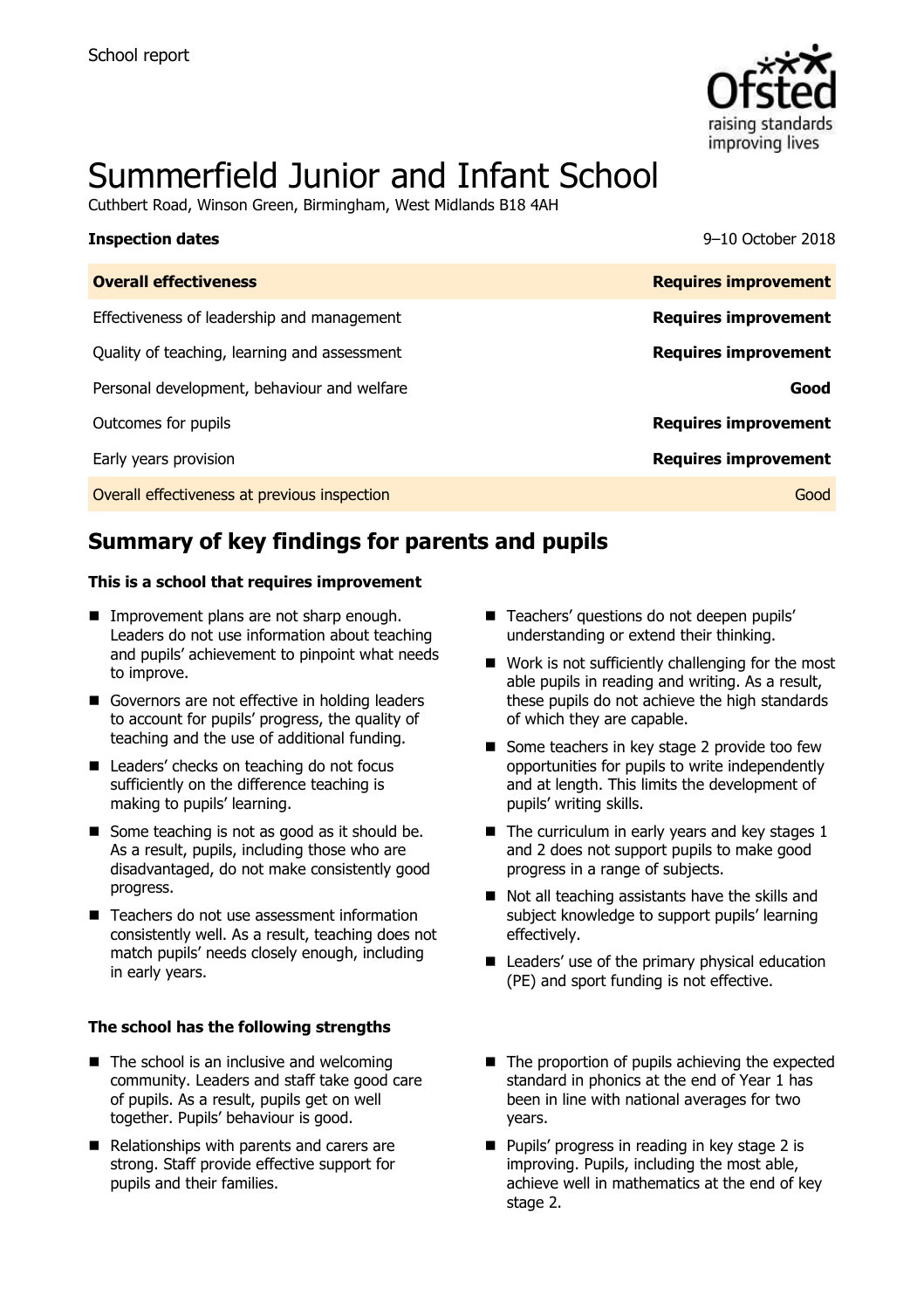

# **Full report**

### **What does the school need to do to improve further?**

- Strengthen leadership and management, including in early years, by ensuring that:
	- leaders identify precisely the aspects of teaching that require improvement and ensure that improvement plans have measurable targets, so that leaders and governors can evaluate the impact of their actions
	- leaders' checks on teaching focus more sharply on pupils' progress, and findings are followed up swiftly
	- the curriculum develops pupils' knowledge, understanding and skills across a wide range of subjects, including science
	- leaders analyse assessment information more closely, so that they know the progress pupils are making from their starting points and how well different pupil groups are achieving
	- leaders evaluate systematically the impact of pupil premium funding on improving disadvantaged pupils' outcomes
	- the primary PE and sport premium funding is used effectively to improve the quality of teaching in PE and increase pupils' participation in sports
	- governors urgently receive the necessary training and support, so that they understand and carry out their roles effectively.
- Improve the quality and consistency of teaching, learning and assessment in key stages 1 and 2 and early years by ensuring that:
	- teachers make better use of assessment information to plan learning that matches pupils' needs and abilities closely
	- teaching challenges the most able pupils to achieve the high standards of which they are capable, particularly in reading and writing
	- teachers routinely assess pupils' learning in lessons and adapt their teaching so that all pupils make good progress
	- teachers ask questions that deepen and extend pupils' learning
	- pupils have regular opportunities to write at length across a range of subjects
	- teaching assistants receive training to develop their skills, so that they can support pupils' learning effectively.

An external review of governance should be undertaken in order to assess how this aspect of leadership and management may be improved.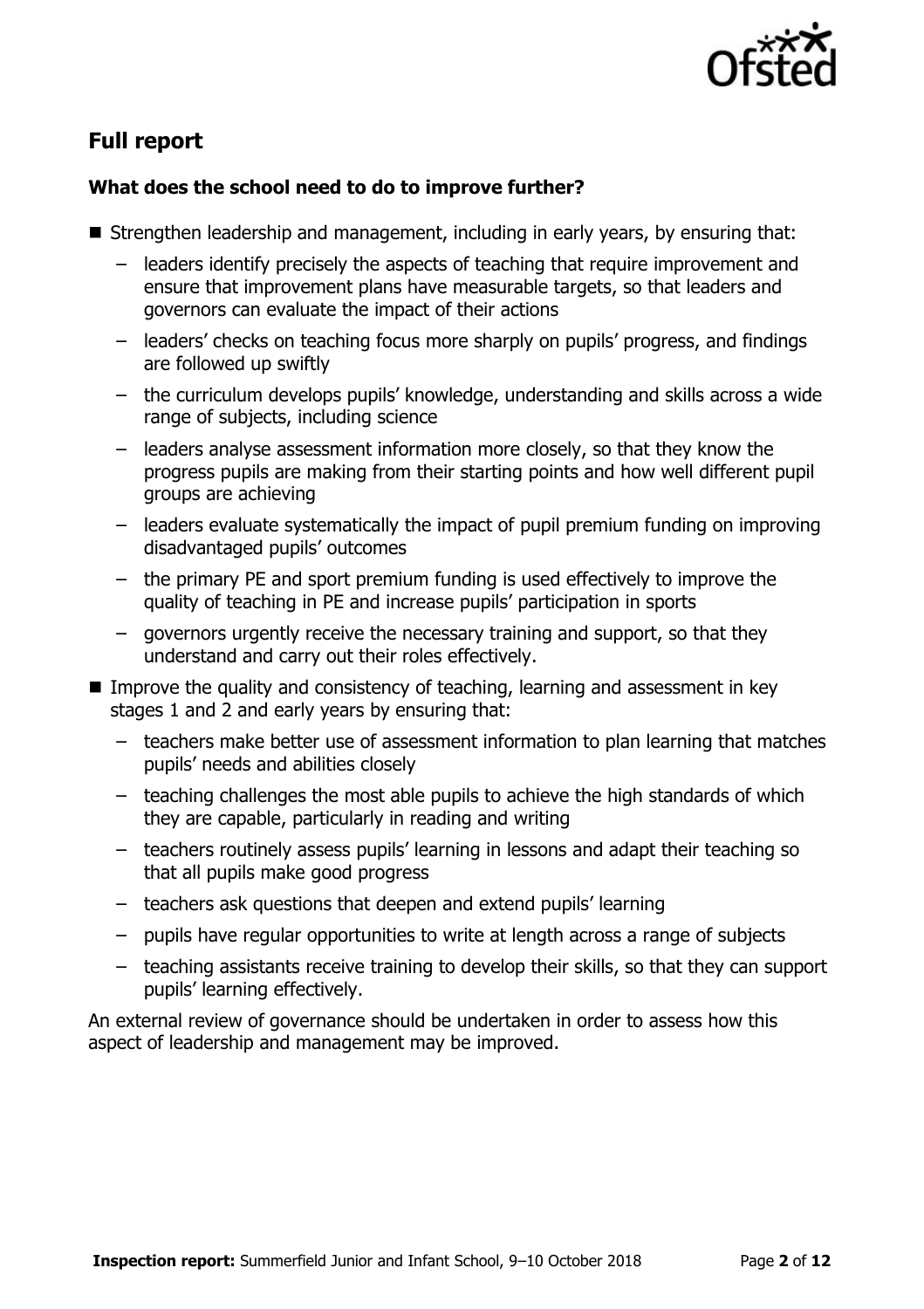

## **Inspection judgements**

#### **Effectiveness of leadership and management Requires improvement**

- Leaders, governors and staff share a commitment to ensuring that pupils enjoy school and develop well socially and emotionally. However, leaders have not ensured that the quality of teaching is consistently good. As a result, some pupils make good progress as they move through the school, but others do not.
- Leaders routinely check the quality of teaching and pupils' achievement. However, they do not make effective enough use of the information they collect to pinpoint what is working well and what needs to improve.
- Improvement plans are too broad. They do not focus sharply enough on the actions needed to secure consistently good teaching and improve pupils' outcomes. They do not have measurable targets. As a result, leaders and governors are unable to evaluate precisely the impact of improvement strategies.
- Leaders make regular checks on pupils' progress over an academic year. They meet with teachers to talk about individual pupils' progress and ensure that those who are falling behind receive extra support. However, leaders do not analyse information about pupils' achievement closely enough. As a result, leaders do not have a secure understanding of the progress that groups of current pupils are making from their starting points.
- Although leaders have addressed the weakest teaching in the school, teaching is not improving as quickly as it should. This is because leaders' checks on the quality of teaching do not focus sufficiently on the difference it is making to pupils' learning. Leaders do not follow up the findings from their checks on teaching quickly or robustly enough.
- A broad curriculum is in place, enhanced by extra-curricular activities and trips. However, tasks do not match pupils' abilities closely enough. Pupils do not study subjects in sufficient depth. As a result, they do not deepen their knowledge, understanding and skills across a wide range of subjects.
- Recently appointed leaders are enthusiastic and show potential. They are knowledgeable about their areas of responsibility and are keen to contribute to school improvement. They have identified accurately the things that need to improve and are starting to take action.
- Leaders know the barriers to learning faced by disadvantaged pupils. They ensure that these pupils receive the support they need. However, leaders do not systematically evaluate the difference the funding is making to pupils' achievement. As a result, leaders do not know which strategies are having the most impact and which are less successful. This means that some disadvantaged pupils do not make the progress of which they are capable.
- Leaders do not use the primary PE and sport premium funding effectively. They do not make sure that pupils' participation in sport increases and that the confidence and skills of staff in teaching PE improve. This is because leaders do not target the funding at the right things and do not evaluate the impact of the actions they take. Reporting on the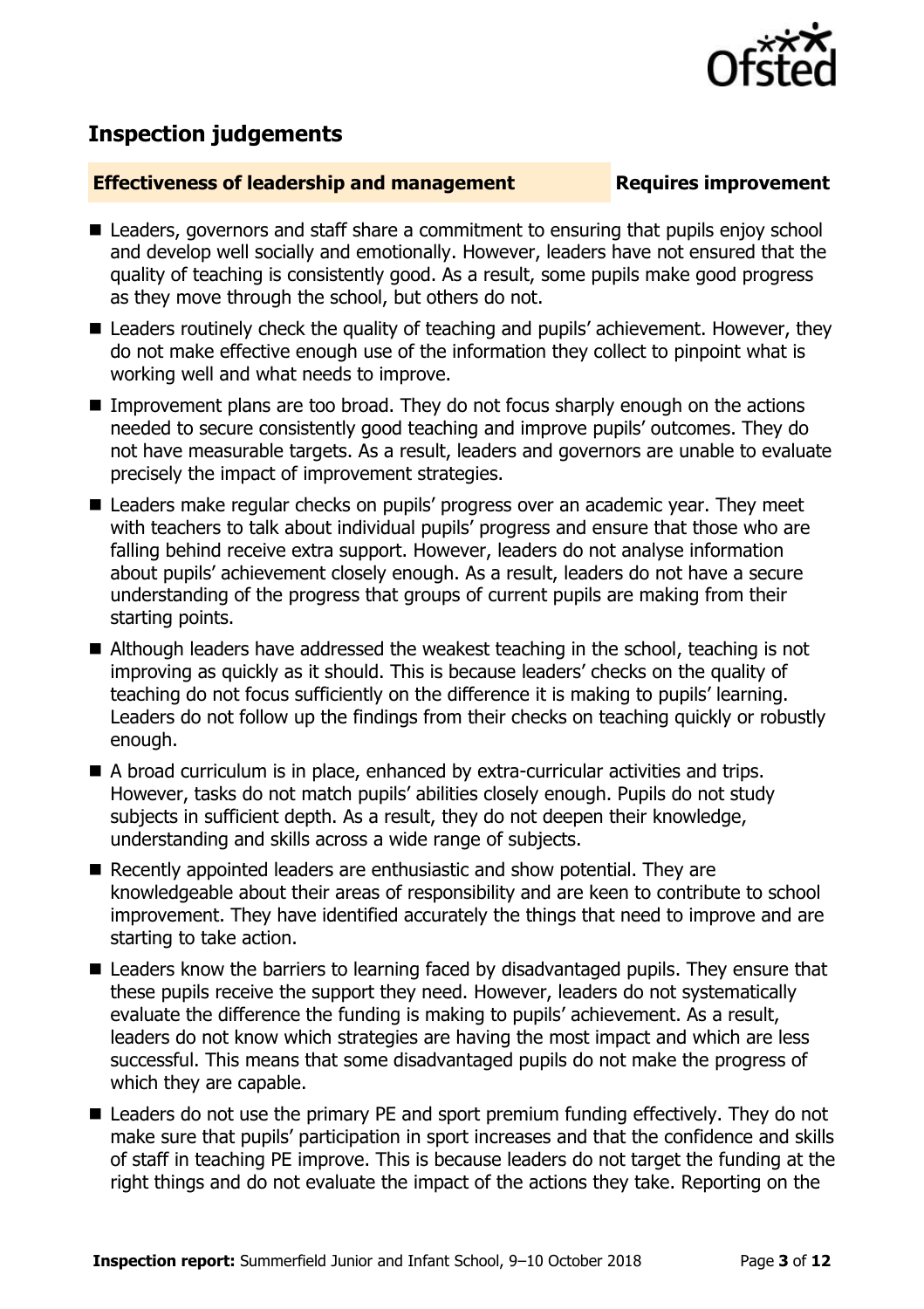

school's website does not meet statutory requirements.

- Leaders have taken effective action to improve the teaching of reading in key stage 2. They have prioritised developing pupils' understanding of vocabulary and inference skills. As a result, pupils are making stronger progress in reading. At the end of Year 6 in 2018, pupils' progress showed significant improvement compared with that in previous years.
- **Pupils value being part of a diverse school community. They learn about different faiths** and cultures and show respect for other people's views. Pupils have a good understanding of British values. They experience democracy first-hand through school council elections and know the difference between right and wrong. As a result, pupils are well prepared for life in modern Britain.
- $\blacksquare$  Relationships with parents are strong. This is because leaders and staff engage well with parents and provide effective support for families. The school is an integral part of the local community and offers a range of services to parents. For example, regular workshops and information sessions help parents to support their children's learning at home. Other services, such as a weekly shop selling affordable food, support pupils' and families' wider needs.

#### **Governance of the school**

- Governance is not effective. Governors rely too heavily on what the headteacher tells them. They do not check the information they receive to form their own view about the school's effectiveness. Governors do not know enough about pupils' achievement and the quality of teaching to challenge leaders effectively.
- Governors have not had training to enable them to fully understand their responsibilities and undertake them well. For example, governors have not received any safeguarding training. As a result, they do not understand their safeguarding responsibilities and do not check to ensure that the school meets statutory safeguarding requirements.
- The governing body does not hold leaders to account for the spending of additional funding. Governors do not know enough about how leaders spend the pupil premium funding and which strategies are the most effective in improving disadvantaged pupils' outcomes. Leaders do not share information about the use and impact of the primary PE and sport premium with governors.
- **Despite efforts to recruit governors, there are many vacancies on the governing body.** Out of 10 governors, only five are in place.
- Governors are committed to ensuring that pupils enjoy learning and achieve well.

### **Safeguarding**

- The arrangements for safeguarding are effective. Staff receive regular training, which ensures that they are alert to signs of abuse or neglect. Staff know the process to follow should they have a concern about a pupil's welfare. Leaders take the necessary action to ensure that pupils are safe.
- Staff teach pupils about the importance of tolerance and respect. Leaders ensure that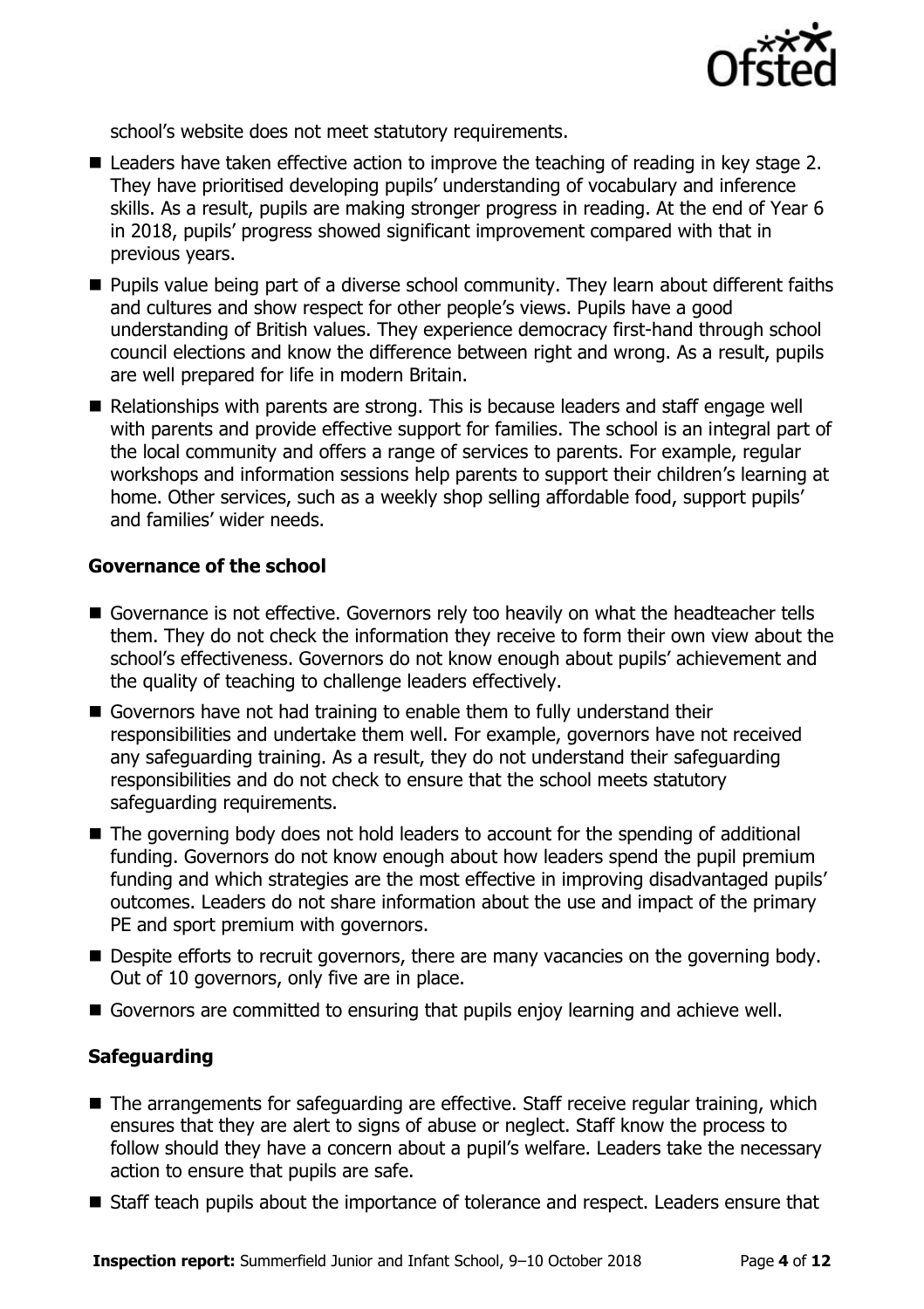

staff receive training in the 'Prevent' duty.

- Leaders work closely with external agencies to promote the safety and well-being of pupils. For example, the school nurse leads regular drop-in sessions for pupils and parents. Staff welcome parents into school, which helps them to seek support when they need it. Leaders put in place early help to support pupils and their families.
- Leaders are over-reliant on the local authority for policies relating to safeguarding. They do not do enough to check that policies reflect the school's context and that the most recent guidance is adhered to. However, there is a secure culture of safeguarding in the school. Pupils say that they feel safe and parents spoken to during the inspection agree that their children are safe and well cared for.

#### **Quality of teaching, learning and assessment Requires improvement**

- Teachers' expectations of what pupils can achieve are sometimes not high enough. As a result, some pupils do not learn and progress as well as they should.
- Some teachers do not plan learning that matches pupils' abilities closely enough. In lessons, too many pupils complete the same work. As a result, work does not sufficiently challenge the most able pupils, and the least able pupils find the work too difficult and are over-reliant on adult support.
- Teachers use questioning effectively to check pupils' understanding in lessons. However, teachers do not ask questions that probe pupils' understanding and encourage them to think more deeply.
- Not all teaching assistants have the skills and subject knowledge they need. As a result, in some classes, teaching assistants do not support pupils' learning effectively.
- Teachers are too slow to notice whether pupils are finding the work too easy or too difficult. They do not adapt their teaching to ensure that pupils make good progress.
- In reading and writing, the most able pupils do not have enough opportunities to deepen their learning and extend their knowledge and skills. As a result, these pupils underachieve.
- Recent improvements to the teaching of reading are embedding across key stage 2. Well-structured reading sessions focus on developing pupils' vocabulary and comprehension skills. The introduction of a new reading scheme has encouraged pupils to read regularly at home. Consequently, pupils' achievement in reading is improving. Pupils read aloud with fluency, accuracy and understanding. Pupils spoken to during the inspection say that they enjoy reading.
- $\blacksquare$  The teaching of phonics in key stage 1 is effective. As a result, pupils make strong progress from their starting points. They use their phonic skills confidently to read unfamiliar words and to spell.
- $\blacksquare$  In some classes in key stage 2, teachers do not plan learning that allows pupils to write at length and in depth. Too much time is spent practising spelling, punctuation and grammar, without enough opportunity to apply what has been learned in longer pieces of writing. This limits the development of pupils' writing skills, particularly for middleand high-attaining pupils.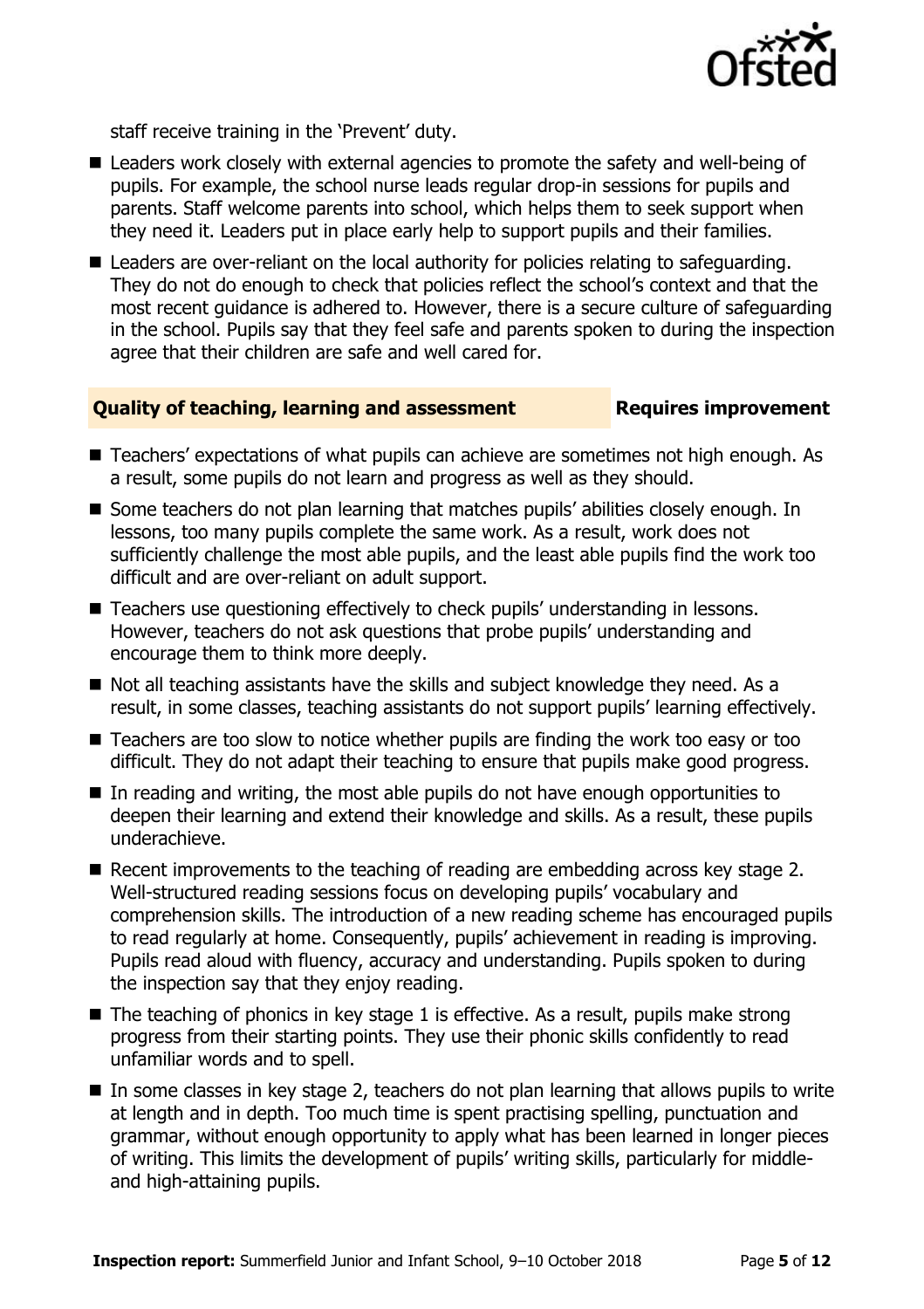

- Mathematics is taught well. Teachers plan sequences of lessons that build effectively on pupils' prior learning. Pupils develop fluency in basic number operations and have regular opportunities to apply their knowledge and understanding to solve problems. As a result, pupils make strong progress in mathematics in key stages 1 and 2.
- Teachers benefit from training in English and mathematics. This has improved their understanding of the standards they should expect from pupils in reading, writing and mathematics. Consequently, teachers support pupils who are working within agerelated expectations well and these pupils make good progress as a result.
- Teachers develop pupils' speaking and listening skills well. This helps all pupils, including those who speak English as an additional language, to talk about their learning clearly and confidently.
- Strong teaching and extra support, including early morning 'booster' sessions, help pupils in Year 6 to make good progress towards their targets.

### **Personal development, behaviour and welfare Good**

#### **Personal development and welfare**

- The school's work to promote pupils' personal development and welfare is good.
- 'Summerfield values' are embedded in the life of the school. Pupils know what these values are and understand what they mean. Staff and pupils demonstrate these values, which helps to create a happy and harmonious school community.
- **Pupils have positive attitudes to learning. They work hard in lessons, and most pupils** concentrate well, even when learning does not match their needs closely. Pupils are proud of their school and of their achievements.
- Learning mentors work closely with vulnerable pupils. They are quick to identify these pupils' needs. Staff ensure that they receive the necessary support to take part in learning successfully.
- **Pupils feel safe in school. They say that there is an adult they can talk to if they have** any concerns. Pupils understand the different forms that bullying can take. They say that although bullying sometimes happens, adults and pupil 'peer mediators' are quick to deal with incidents, which ensures that bullying does not continue.
- Leaders provide opportunities for pupils to take responsibility. Pupils are proud to be peer mediators, play leaders, members of the school council and librarians.
- $\blacksquare$  Pupils learn how to stay safe and keep healthy. They know how to keep themselves safe online and when they are out in the community, for example when crossing the road. Pupils understand the importance of looking after their bodies, eating healthy food and taking regular exercise.
- The breakfast club provides pupils with a calm, caring and positive start to the school day. It helps pupils to attend school more regularly and to arrive at school on time.

### **Behaviour**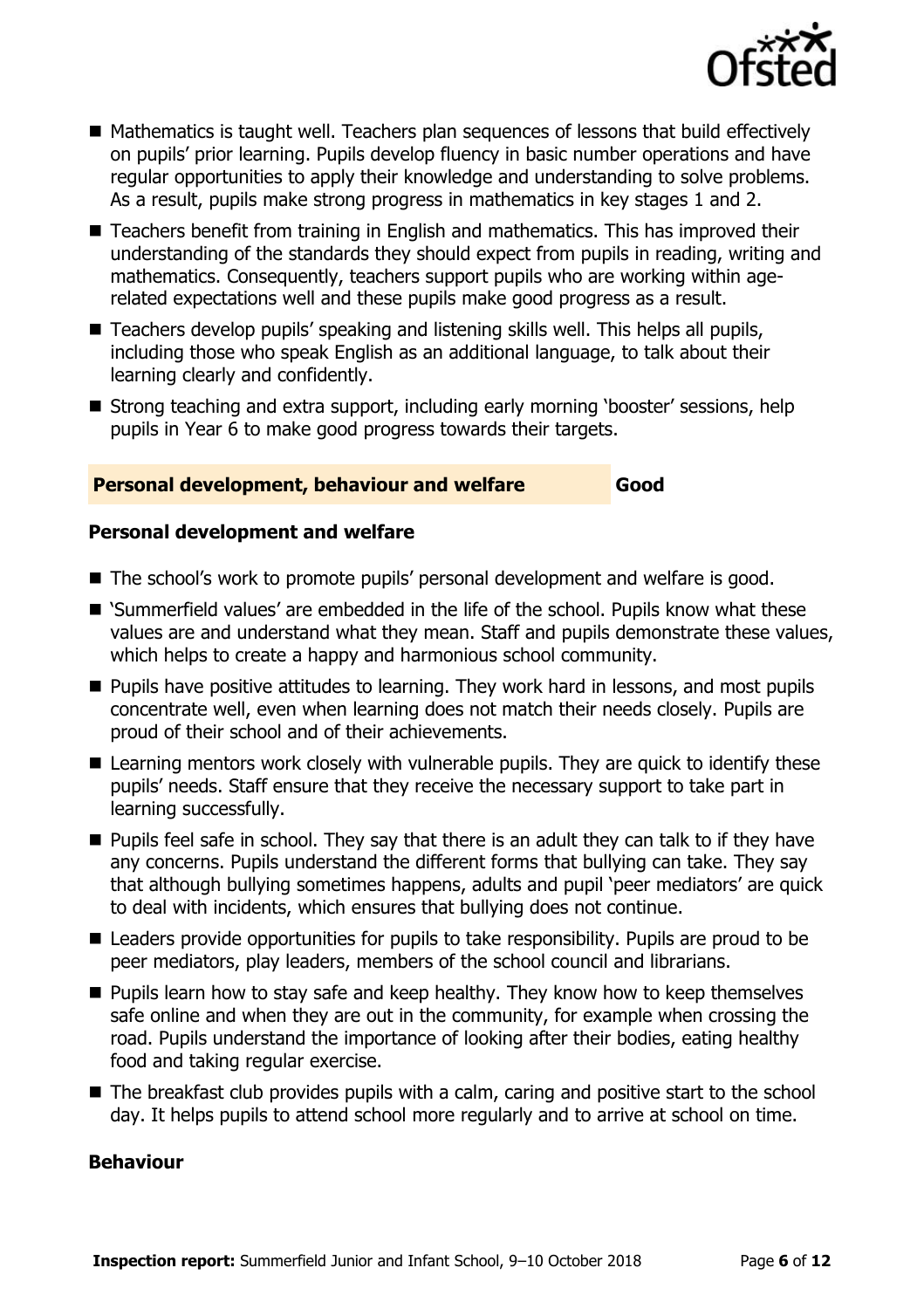

- The behaviour of pupils is good.
- Adults have high expectations of pupils' behaviour and use the school's behaviour system consistently. As a result, pupils know what adults expect and conduct themselves well in lessons and around the school.
- **Pupils are highly motivated by the school's reward system. This supports pupils to** show positive attitudes to learning and to treat one another with care and respect.
- Adults model good behaviour and encourage pupils to show good manners. Consequently, pupils are polite and courteous to one another and to adults. They are friendly and welcoming to visitors. Relationships with adults are warm and positive. As a result, pupils feel valued and are keen to do their best.
- Behaviour in lessons is calm and pupils respond quickly to adults' instructions. Sometimes, when work is too easy or too difficult, a small number of pupils lose concentration.
- At breaktimes, pupils play cooperatively with one another. At lunchtimes, pupils eat happily together in the dining hall, which reinforces a strong feeling of community.
- Leaders monitor pupils' behaviour closely to identify the causes of any poor behaviour. This helps staff to provide pupils with the support they need to behave well.
- Attendance is improving steadily due to the effective work of the pastoral team. Although absence and persistent absence remain above national averages, staff are working well in partnership with parents to support pupils to attend school more regularly. Staff make careful checks to ensure that pupils who are not in school are safe.

#### **Outcomes for pupils Requires improvement**

- In some classes, pupils achieve well and make good progress. However, in other classes, pupils' progress is less strong because the quality of teaching is weaker. As a result, the progress of different groups of pupils varies across subjects and year groups.
- Teachers' assessments at the end of key stage 1 in 2018 show that pupils made good progress from their starting points in reading, writing and mathematics. The proportion of pupils achieving the expected standard in writing was in line with the national average. However, in reading and mathematics, too few pupils made the progress needed to reach the expectations for their age.
- In 2016 and 2017, pupils' progress in reading at the end of key stage 2 was in the bottom 20% of schools nationally. Information from 2018 suggests that pupils' progress improved, and a higher proportion of pupils achieved the expected standard. However, attainment remains below the national average.
- **Pupils' progress in writing and mathematics at the end of Year 6 has improved over the** past three years. As a result, the proportion of pupils achieving the expected standard in writing and mathematics is rising. Attainment in mathematics has been in line with national averages for the past two years. However, attainment in writing, although improving, remains below national averages.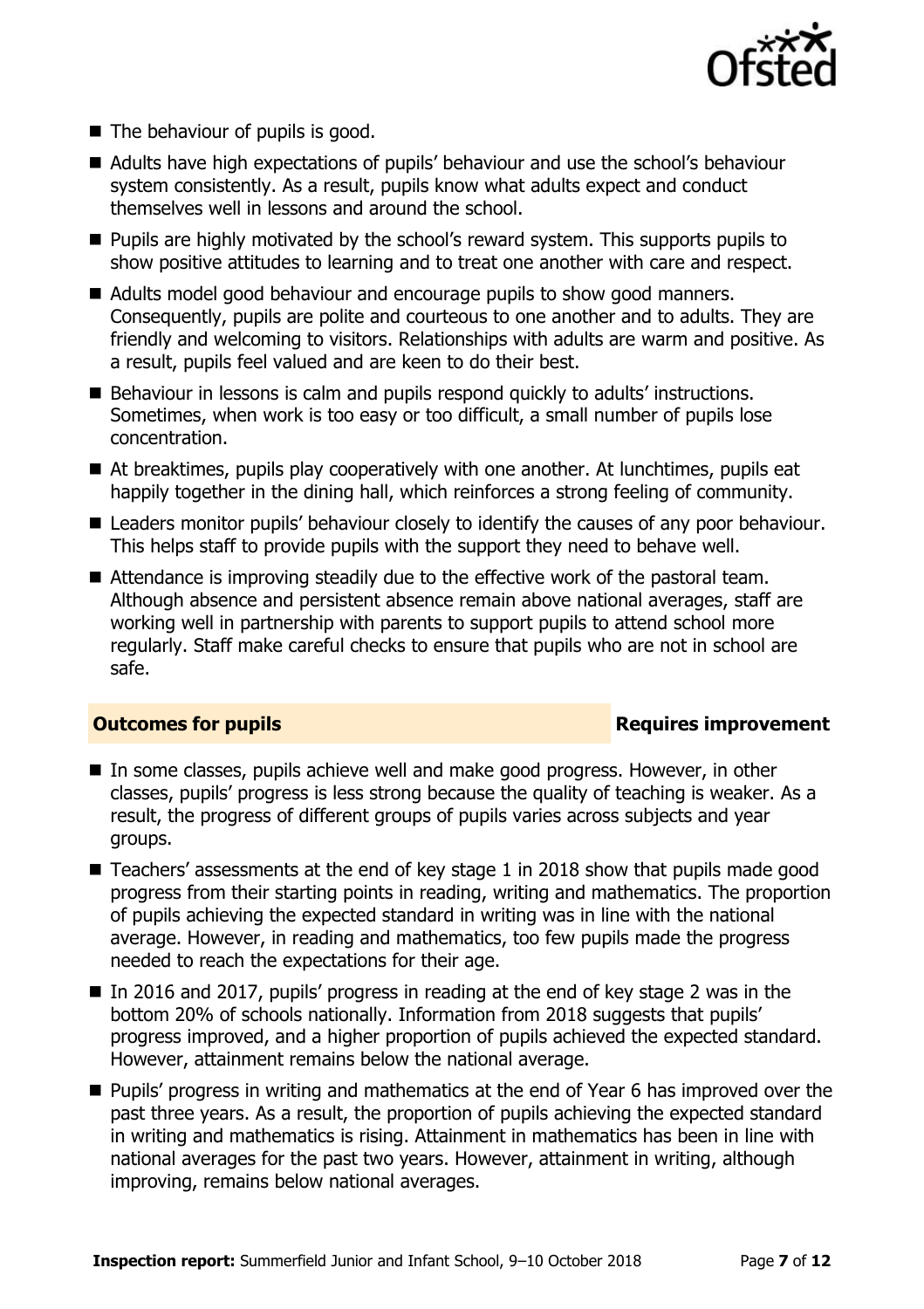

- The proportion of pupils achieving the higher standard in reading is consistently below national averages at the end of key stages 1 and 2. Too few pupils are working at greater depth in writing across the school. This is because the most able pupils do not make strong enough progress in reading and writing. As a result, too few pupils achieve the high standards of which they are capable. In contrast, the most able pupils make strong progress in mathematics and an above-average proportion achieve the higher standard at the end of key stage 2.
- **Pupils' attainment in science is consistently below national averages at the end of key** stages 1 and 2. Work in books shows that current pupils continue to underachieve in this subject. This is because topics are not taught in enough depth and opportunities for pupils to develop investigation skills are limited.
- Teachers do not plan work that sufficiently develops pupils' knowledge, understanding and skills in subjects such as history, geography and art.
- Disadvantaged pupils do not make consistently good progress as they move through the school. In some year groups and subjects, disadvantaged pupils make progress that is in line with that of their peers. However, in others, these pupils make less progress.
- The progress of pupils who have special educational needs (SEN) and/or disabilities varies across year groups and in different subjects. This is because work does not consistently meet these pupils' needs.
- $\blacksquare$  The proportion of pupils achieving the expected standard in the Year 1 phonics screening check has been in line with national averages for the past two years.

### **Early years provision**

- The early years leader cares deeply about the children and wants them to do well. However, leadership of early years requires improvement. This is because leaders do not look closely enough at the quality of teaching and learning in Nursery and Reception. As a result, they do not have a precise understanding of the strengths and weaknesses in the early years provision.
- Children enter early years with knowledge, understanding and skills below those typical for their age. Middle-attaining children make good progress in their learning. However, children with very low starting points do not catch up quickly enough. Disadvantaged children do not achieve as well as other children nationally. Too few children develop their knowledge, understanding and skills at greater depth.
- Leaders rightly place strong emphasis on developing children's language skills. Many children start school with poorly developed speech or speak English as an additional language. Adults model vocabulary clearly and encourage children to speak in sentences and to talk out loud while they play. As a result, children make strong progress in their understanding and use of language.
- Adults are enthusiastic and encourage children positively to take part in activities. Consequently, children are keen to learn and choose resources with increasing independence.
- Teachers plan stimulating independent activities for children that build on their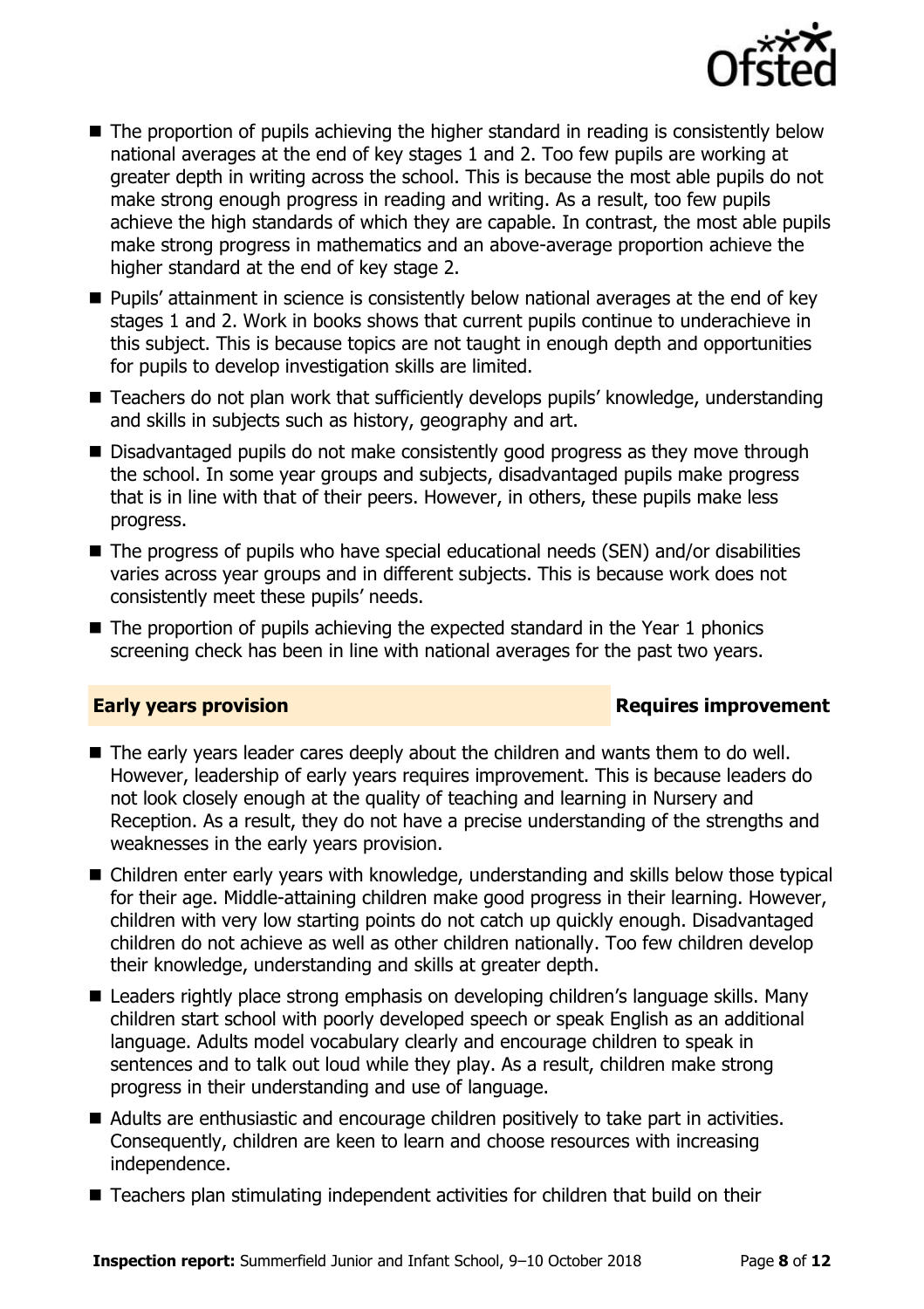

interests. As a result, children settle quickly to learning and sustain their concentration well. However, activities do not challenge the most able children to think deeply or to apply their skills across different areas of learning sufficiently. Consequently, these children do not make the progress of which they are capable.

- Although teaching in early years is improving, it is not yet consistently good. Adult-led activities do not take enough account of what children already know and can do. As a result, learning is too easy for some children and too hard for others.
- The early years curriculum focuses heavily on the development of children's reading and writing skills. As a result, children make strong progress in these areas of learning. However, the curriculum does not provide children with a broad enough range of experiences. This means that children do not make strong progress in all areas of learning.
- Relationships between adults and children are warm and nurturing. As a result, children are happy and settled. They respond well to adults and are kind and caring towards each other. Well-established routines support children to behave well. Children move sensibly and safely around the indoor and outdoor learning environments.
- Partnerships with parents are good. As in the rest of the school, leaders invite parents to work alongside their children in the classroom and to attend regular workshops. Parents value these opportunities. For example, during the inspection, a large number of parents attended a reading workshop in Nursery.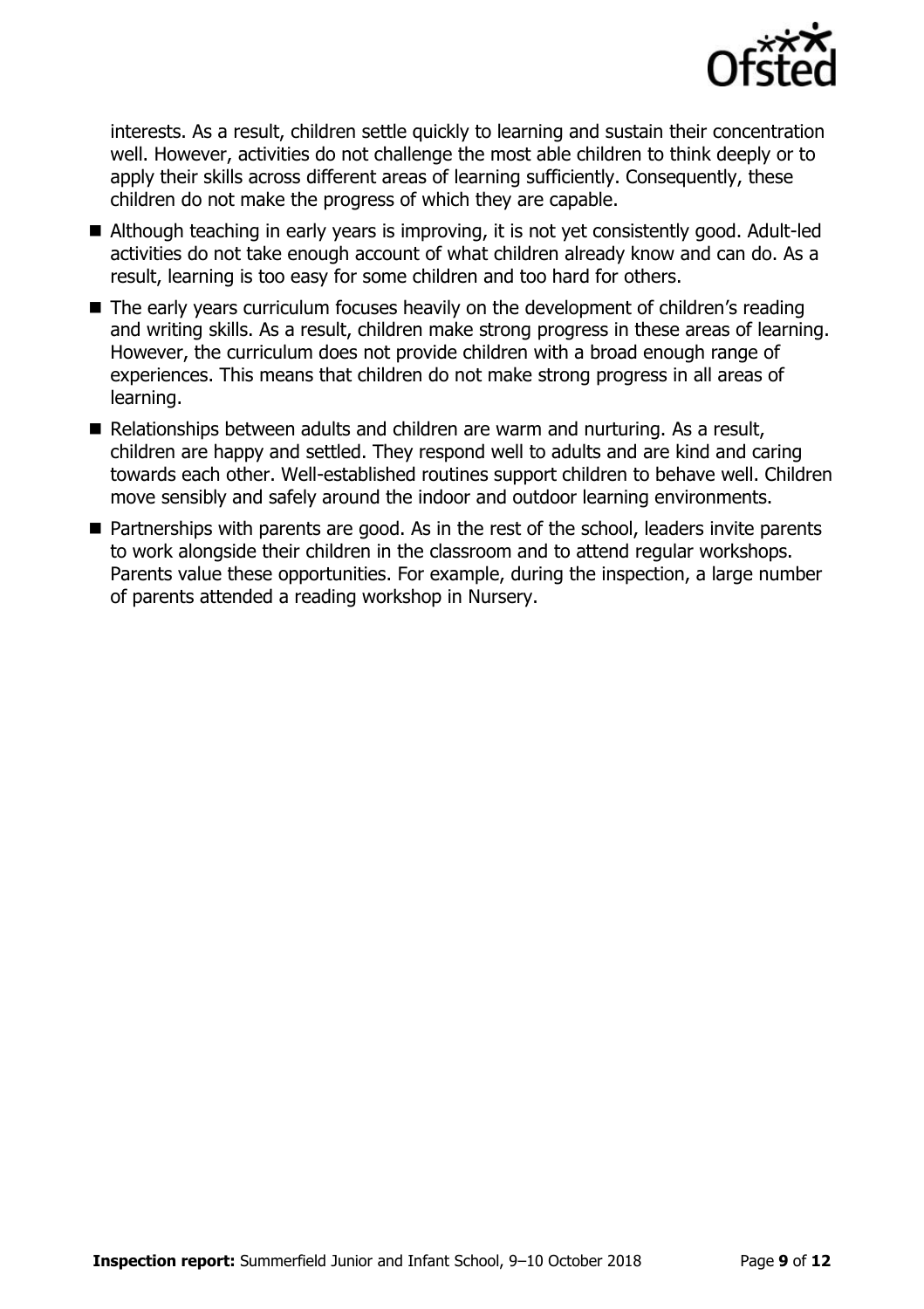

# **School details**

| Unique reference number | 103196     |
|-------------------------|------------|
| Local authority         | Birmingham |
| Inspection number       | 10047417   |

This inspection of the school was carried out under section 5 of the Education Act 2005.

| Type of school                      | Primary                      |
|-------------------------------------|------------------------------|
| School category                     | Maintained                   |
| Age range of pupils                 | 3 to 11                      |
| <b>Gender of pupils</b>             | Mixed                        |
| Number of pupils on the school roll | 453                          |
| Appropriate authority               | The governing body           |
| Chair                               | Martin Dudley                |
| <b>Headteacher</b>                  | <b>Richard Ellis</b>         |
| Telephone number                    | 0121 675 2355                |
| Website                             | www.sumfield.bham.sch.uk     |
| Email address                       | enquiry@sumfield.bham.sch.uk |
| Date of previous inspection         | 22-23 January 2014           |

### **Information about this school**

- Summerfield Junior and Infant School is larger than the average-sized primary school.
- $\blacksquare$  The proportion of disadvantaged pupils is well above the national average.
- The proportion of pupils who have SEN and/or disabilities is below the national average. The proportion of pupils who have education, health and care plans is also below the national average.
- The proportion of pupils who speak English as an additional language is above the national average. Those from minority ethnic backgrounds represent a larger proportion of pupils than that seen nationally.
- $\blacksquare$  The school runs a breakfast club.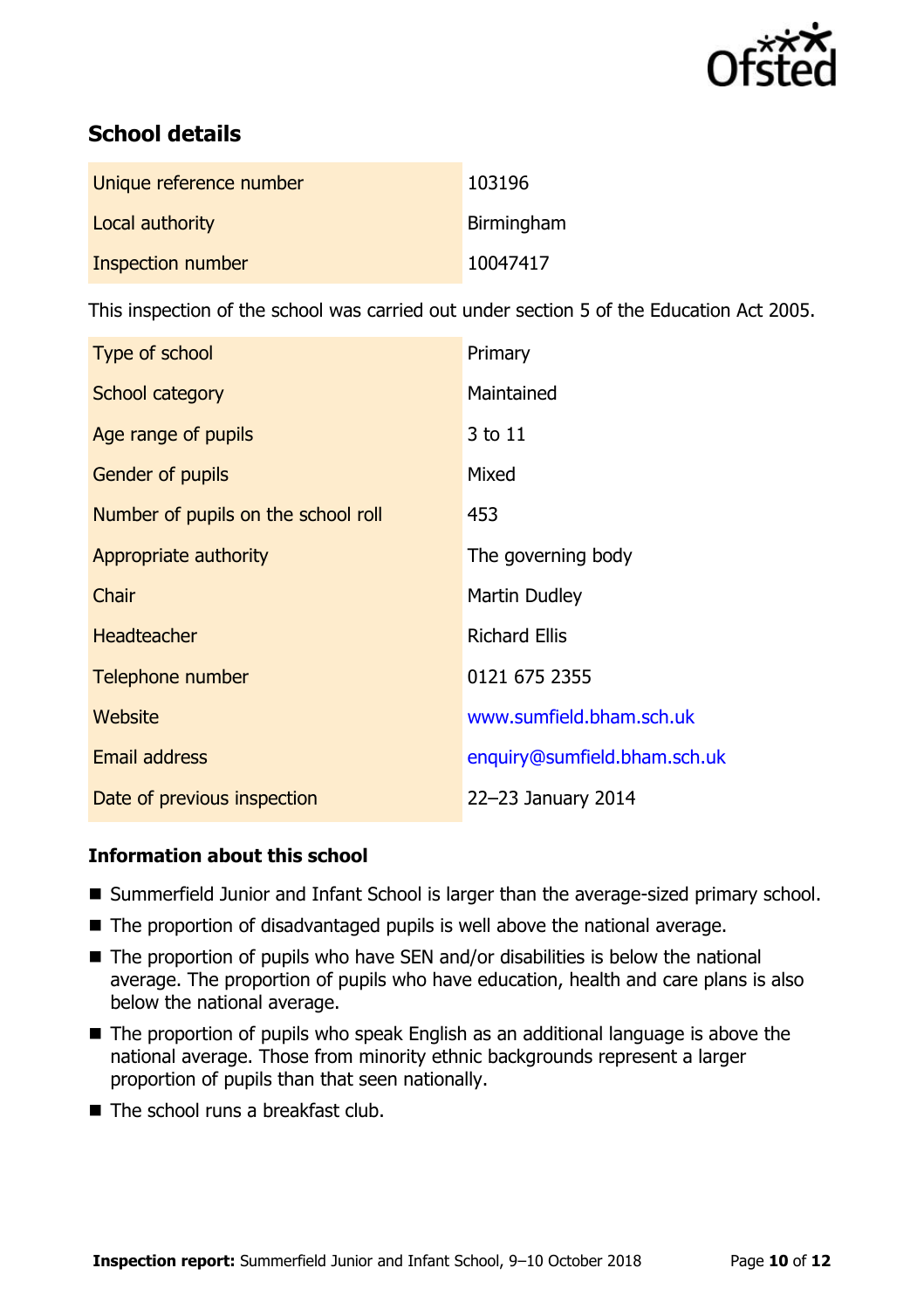

# **Information about this inspection**

- Inspectors observed pupils' learning in parts of 33 lessons. One inspector visited the breakfast club.
- $\blacksquare$  Inspectors spoke formally with two groups of pupils, as well as talking to pupils in lessons and around the school.
- An inspector listened to a group of pupils read and talked to them about their reading.
- Inspectors observed pupils' behaviour in lessons and at breaktime and lunchtime.
- Inspectors examined the quality of work in pupils' English, mathematics, science and topic books. Inspectors also scrutinised children's learning journals.
- Discussions were held with the headteacher, deputy headteacher and other school leaders. Inspectors met with a group of school staff to gather their views on safeguarding, professional development and pupils' learning. They also considered the 27 responses to Ofsted's online staff questionnaire.
- The lead inspector met with two members of the governing body and held a telephone conversation with the chair of governors. She also spoke to a representative from the local authority.
- Inspectors reviewed a wide range of documentation, including the school's selfevaluation and improvement plans, information about current pupils' achievement, records of checks made on the quality of teaching, records relating to safeguarding, minutes of meetings of the governing body and information on the school's website.
- Inspectors took into consideration the nine responses to Ofsted's online questionnaire, Parent View. Two inspectors spoke to parents at the beginning of the school day.

### **Inspection team**

| Claire Jones, lead inspector | Her Majesty's Inspector |
|------------------------------|-------------------------|
| Tina Willmott                | Ofsted Inspector        |
| Jo Knowles                   | Ofsted Inspector        |